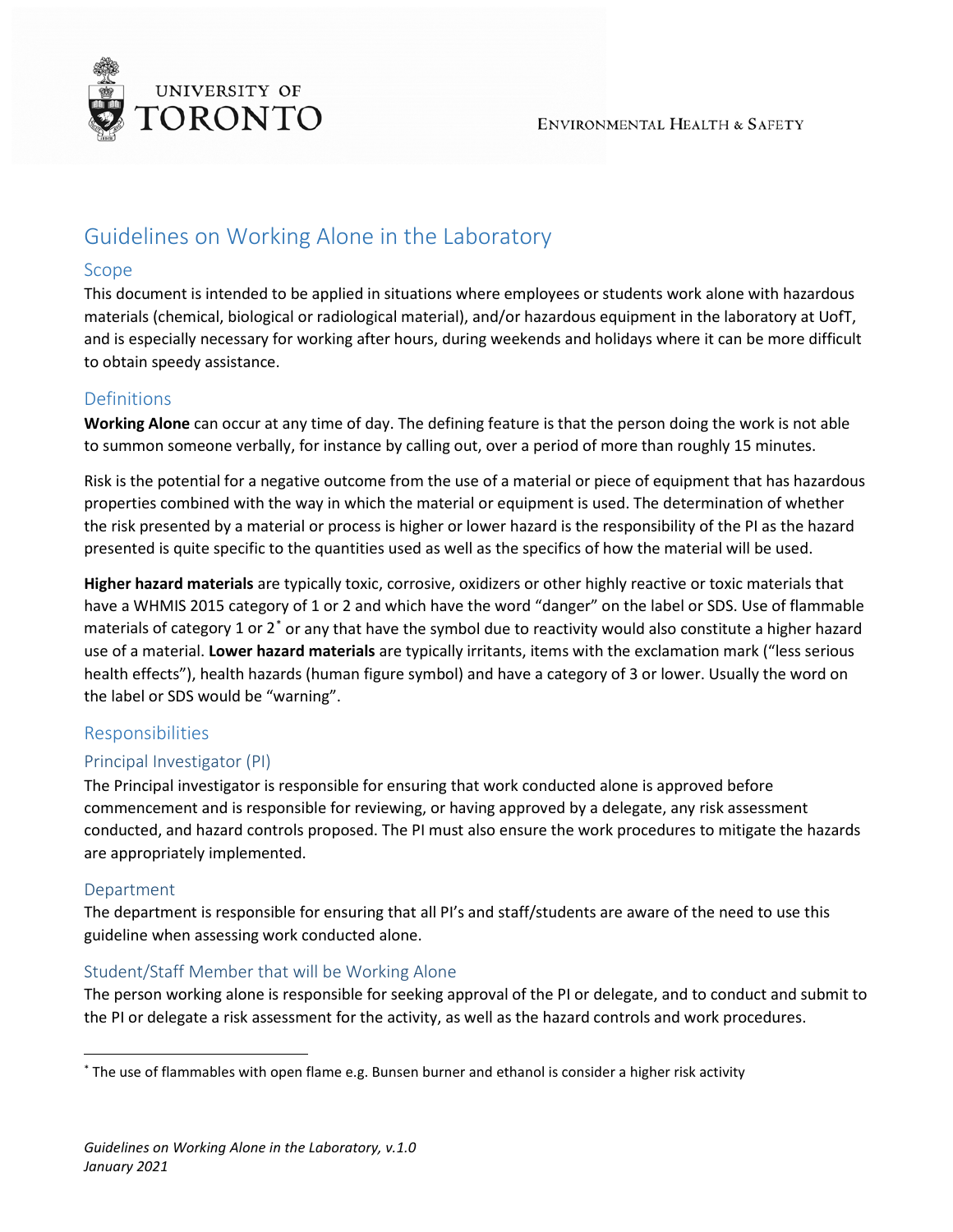### Risk Assessment

In order to conduct work safely the situation should be addressed, and the activity triaged into one of the following categories:

| <b>Risk Level</b>  | Description                                                                                                                                                                                                                                                                                                                                                                                            | Mitigation                                                                                                                                                                                                                                                                                                                                                                                                                                  |
|--------------------|--------------------------------------------------------------------------------------------------------------------------------------------------------------------------------------------------------------------------------------------------------------------------------------------------------------------------------------------------------------------------------------------------------|---------------------------------------------------------------------------------------------------------------------------------------------------------------------------------------------------------------------------------------------------------------------------------------------------------------------------------------------------------------------------------------------------------------------------------------------|
| <b>Higher Risk</b> | The activity involves the potential for<br>fire, out of control reaction or<br>explosion and/or involves the use of<br>highly toxic, highly corrosive,<br>pyrophoric or otherwise dangerous<br>chemicals. The danger must be an<br>immediate or acute hazard rather<br>than a long term, chronic hazard<br>Doing alignment of open beam class<br>3b and 4 lasers, would also fall in this<br>category. | It is encouraged that someone be in the<br>room while the activity is being conducted.<br>If this is not possible:<br>Conduct a working alone assessment that<br>includes emergency procedures, risk<br>mitigation, and check-in or buddy system<br>as needed.<br>A working alone safety plan should be<br>available and approved by the supervisor.<br><b>Emergency communications availability</b><br>needs to be part of the assessment. |
| Moderate Risk      | Wet lab work that does not involve<br>highly hazardous materials or where<br>those materials are being used in a<br>highly controlled environment, or<br>using amounts that are very limited                                                                                                                                                                                                           | No plan required but communication with<br>Campus Police in the event of an<br>emergency must be available.                                                                                                                                                                                                                                                                                                                                 |
| Lower Risk         | Office, desk or paperwork even if<br>occurring in the lab, the use of low<br>hazard instruments, the use of low<br>hazard and non-toxic materials.                                                                                                                                                                                                                                                     | No mitigation required, and no safety<br>template needed                                                                                                                                                                                                                                                                                                                                                                                    |

Please note that young or inexperienced workers and student[s†](#page-1-0) should not be working alone without supervision. Persons under the age of 18 and undergraduate students are not permitted to work alone with hazardous materials or hazardous equipment. Please refer to the EHS Youth in Labs Guidelines for more details.

Some working alone activities are covered by different documents, for instance biosafety level 3 activities and some work with radioactive materials.

### **Training**

All person working with hazardous chemicals must have sufficient training and instructions for safe work practices and demonstrated minimum standards of competence before working without supervision, including at a minimum the training laid out in the **EHS Training Matrix**.

Basic training for the working alone process including who to call and what to do in an emergency is to be provided by the PI to the staff or students that will be working alone. The training should include calling 911 and Campus Police and the Campus Police number should be posted in the lab.

The "Working Alone Safety Plan Template" can be completed as proof of training and as an emergency plan. The Template should be given to the affected student(s) and a copy should be kept by the PI.

The training should be documented, could be quite simple, including verbal, and could be delegated to a representative of the PI - for instance, the lab manager.

<span id="page-1-0"></span> <sup>†</sup> Undergraduate students, junior or inexperienced graduate students, volunteers, or workers.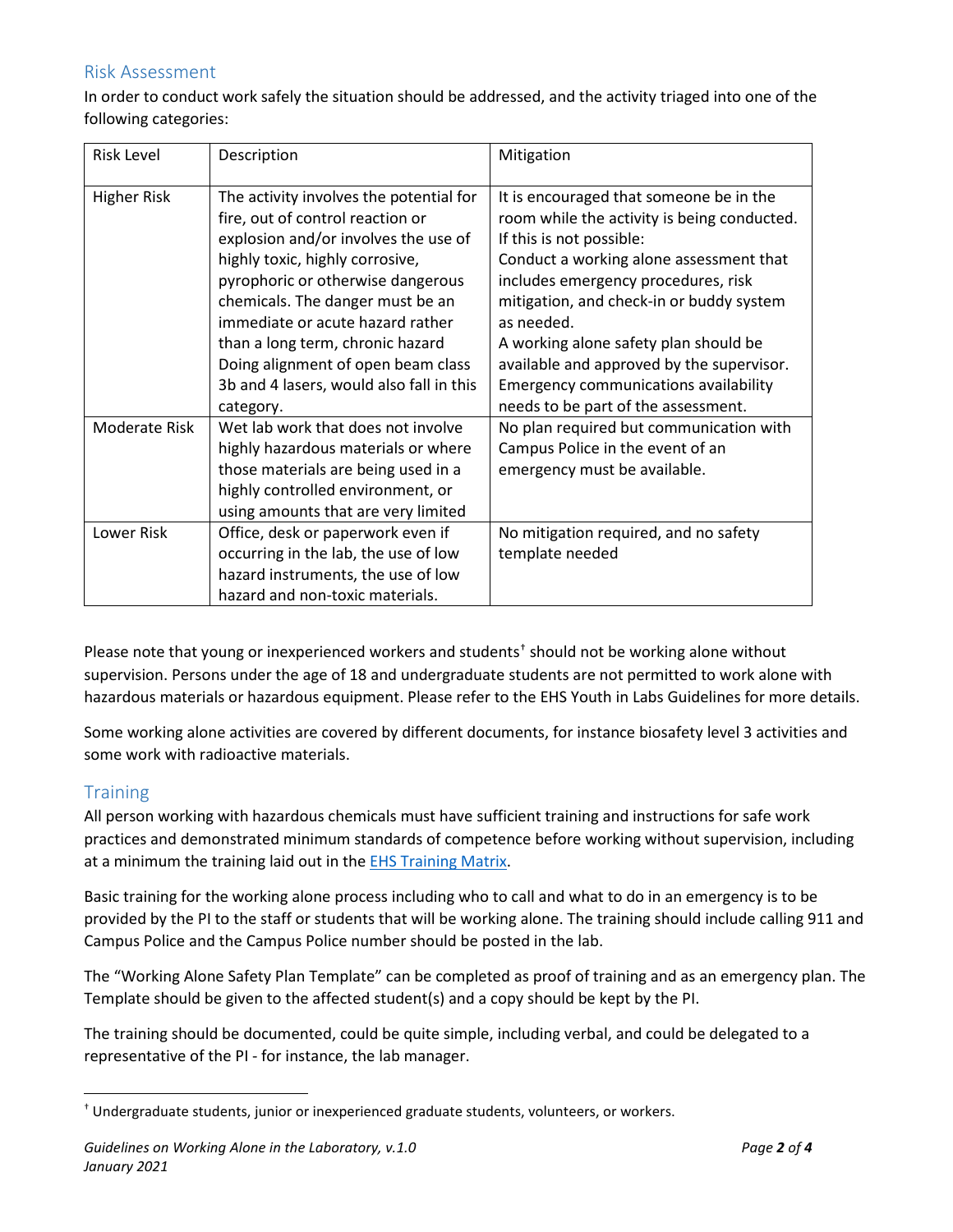# Working Alone Safety Plan Template

Numbers to Call in the Event of Emergency (circle all that apply):

Campus Police 416-978-2222 OR at UTM 905-569-4333

Student name(s): \_\_\_\_\_\_\_\_\_\_\_\_\_\_\_\_\_\_\_\_\_\_\_\_\_\_\_\_\_\_\_\_\_\_\_\_\_\_\_\_\_\_\_\_\_\_\_\_\_\_\_\_\_\_\_\_\_\_\_\_\_\_\_\_\_\_\_\_\_\_

\_\_\_\_\_\_\_\_\_\_\_\_\_\_\_\_\_\_\_\_\_\_\_\_\_\_\_\_\_\_\_\_\_\_\_\_\_\_\_\_\_\_\_\_\_\_\_\_\_\_\_\_\_\_\_\_\_\_\_\_\_\_\_\_\_\_\_\_\_\_\_\_\_\_\_\_\_\_\_\_\_\_\_\_\_

Lab room(s): \_\_\_\_\_\_\_\_\_\_\_\_\_\_\_\_\_\_\_\_\_\_\_\_\_\_\_\_\_\_\_\_\_\_\_\_\_\_\_\_\_\_\_\_\_\_\_\_\_\_\_\_\_\_\_\_\_\_\_\_\_\_\_\_\_\_\_\_\_\_\_\_\_\_

Principal Investigator Name: \_\_\_\_\_\_\_\_\_\_\_\_\_\_\_\_\_\_\_\_\_\_\_\_\_\_\_\_\_\_\_\_\_\_\_\_\_\_\_\_\_\_\_\_\_\_\_\_\_\_\_\_\_\_\_\_\_\_\_\_\_\_

**COVID-19 considerations:** In order to still minimise working alone in the context of Covid-19 it is encouraged that at least one (1) person be present within verbal range. If the above is not achievable, mitigation through a plan for emergency contact should be implemented.

The [UofT Policy on Non-Medical Masks or Face Coverings](https://governingcouncil.utoronto.ca/secretariat/policies/non-medical-masks-or-face-coverings-policy) must be followed at all times, along with the attendant [Joint Provostial and Human Resources Guideline on Non](https://www.provost.utoronto.ca/planning-policy/joint-provostial-and-human-resources-guideline-on-nonmedical-masks-at-the-university-of-toronto/) - Medical Masks.

Brief Description of Activity to be conducted. Note this may be general or quite specific.

Hazard presented by materials used and overall risk of the activity.

Mitigation to be used (for example personal protective equipment, buddy system, ventilation etc.).